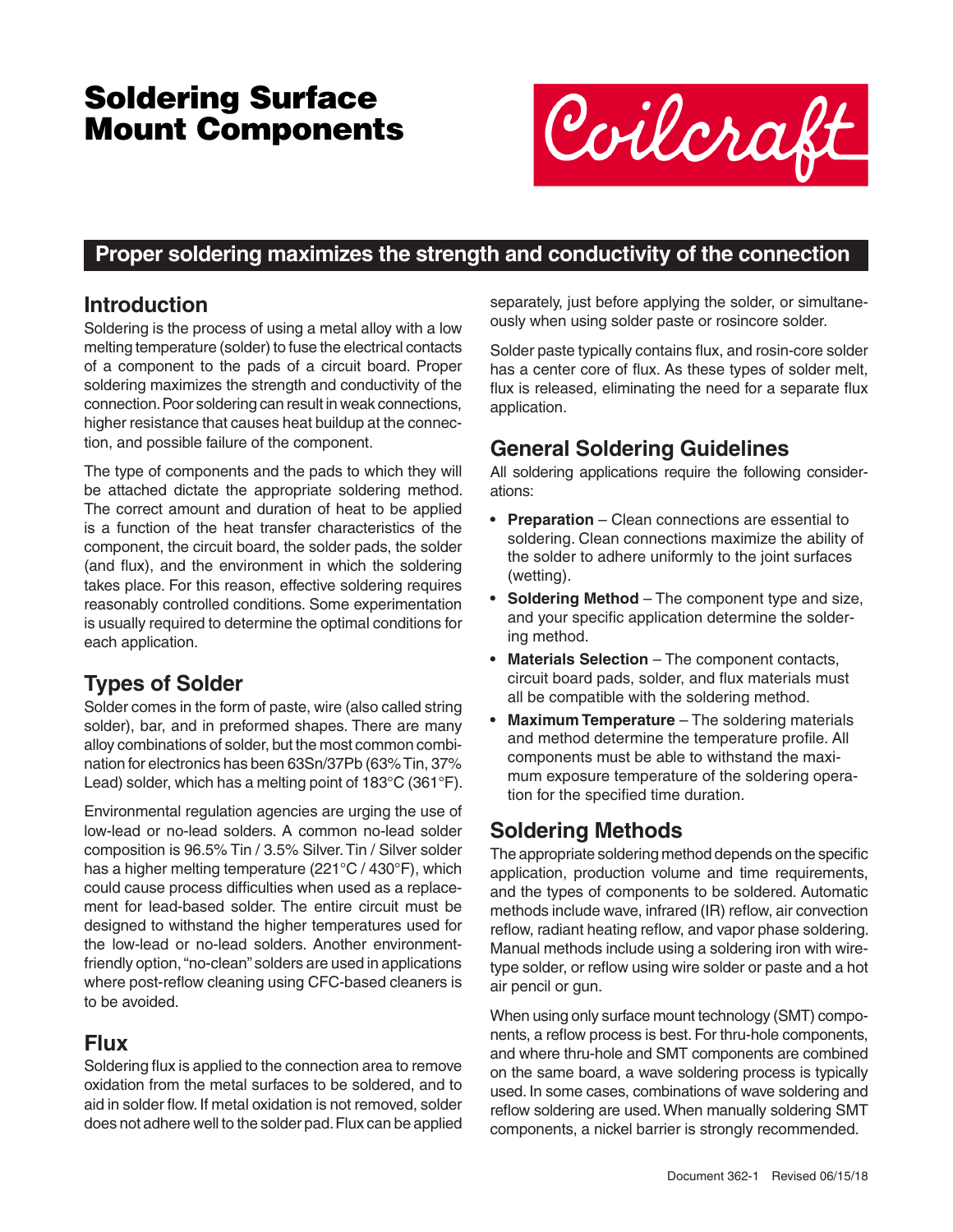### **Thermal Profiles**

With any soldering method, the optimal preheating, heating, and cooling cycle chosen for a particular method results in complete wetting of all solder joints and minimized thermal stresses. Too little heat does not allow the solder to melt and flow properly. Too much heat can cause oxidation to take place before the solder solidifies, resulting in a "cold" solder connection. Too much heat can also cause damage to the component or circuit board. Cold solder connections are weaker and have higher resistance than a normal connection. Heating or cooling too quickly can cause thermal shock leading to cracked materials. The recommended cooling method is always gradual cooling to room temperature in order to avoid thermal shock.

### **Reflow Profile**

As with all soldering methods, the optimal reflow profile for a circuit board assembly is dependent on the solder material, solder amount, flux, temperature limit of each soldered component, heat transfer characteristics of the circuit board and component materials, and the layout of all components. For example, a component with a heat-sink element attached may require a longer heating cycle than other components on the same circuit board. The temperature versus time limitation of the least robust component of the circuit board assembly ultimately may determine the actual temperature profile that must be used. For these reasons, Coilcraft does not specify soldering profiles for our components.

Contact the solder, circuit board and component manufacturers to determine the temperature limits for your particular application. See **Temperature Limits** for our chip and power inductor maximum temperature specifications.

### **Solder Amount**

An optimal solder fillet is determined by part size, termination style, and pad geometry. Experimentation is recommended to establish the amount of solder to be applied to the connection. The solder fillet radius should be approximately the height of the inductor terminal. Optimal solder fillets for a chip inductor, power inductor, and "Spring" inductor are shown in Figure 1.

### **Part Positioning**

Tombstoning (also called drawbridging) is when one end of a component tips up during soldering. It results from uneven forces on the ends of the part. To avoid tombstoning or other movement of SMT components during soldering, ensure that the solder quantity, positioning, and heating is even at all solder joints.

The magnetic fields of unshielded inductors couple when placed in close proximity to each other. The closer the spacing, the stronger the magnetic coupling. To minimize



inductor coupling, avoid narrow spacing between solder lands of adjacent inductors.

#### **Adhesives**

If an adhesive is used to pre-attach the component, make sure that it is kept as far as possible from the solder joint area. If too much adhesive is used, it can creep into the solder joint, causing soldering problems.

#### **Reworking Soldered Joints**

When manually reworking soldered joints, hot air reflow is recommended as a more controlled method than using a soldering iron. If a soldering iron must be used, follow the manual soldering technique described later.

### **Chip Inductor Soldering**

Use the following table as a guideline for selecting a soldering method based on the size of a surface-mount component. The preference of a soldering method is based on temperature control and even heat distribution. Reflow is always the preferred automatic method for even and controlled soldering. Wave soldering is discouraged as it requires the part to be secured to the board in a separate operation before soldering. When soldering manually, a hot air pencil provides a reasonably controlled and evenly distributed amount of heat to a solder connection without making direct contact. Soldering smaller size chip inductors with a soldering iron is discouraged due to lack of temperature control, although it may be possible under carefully controlled conditions. Only chip inductors with a nickel barrier as part of the termination should be soldered manually.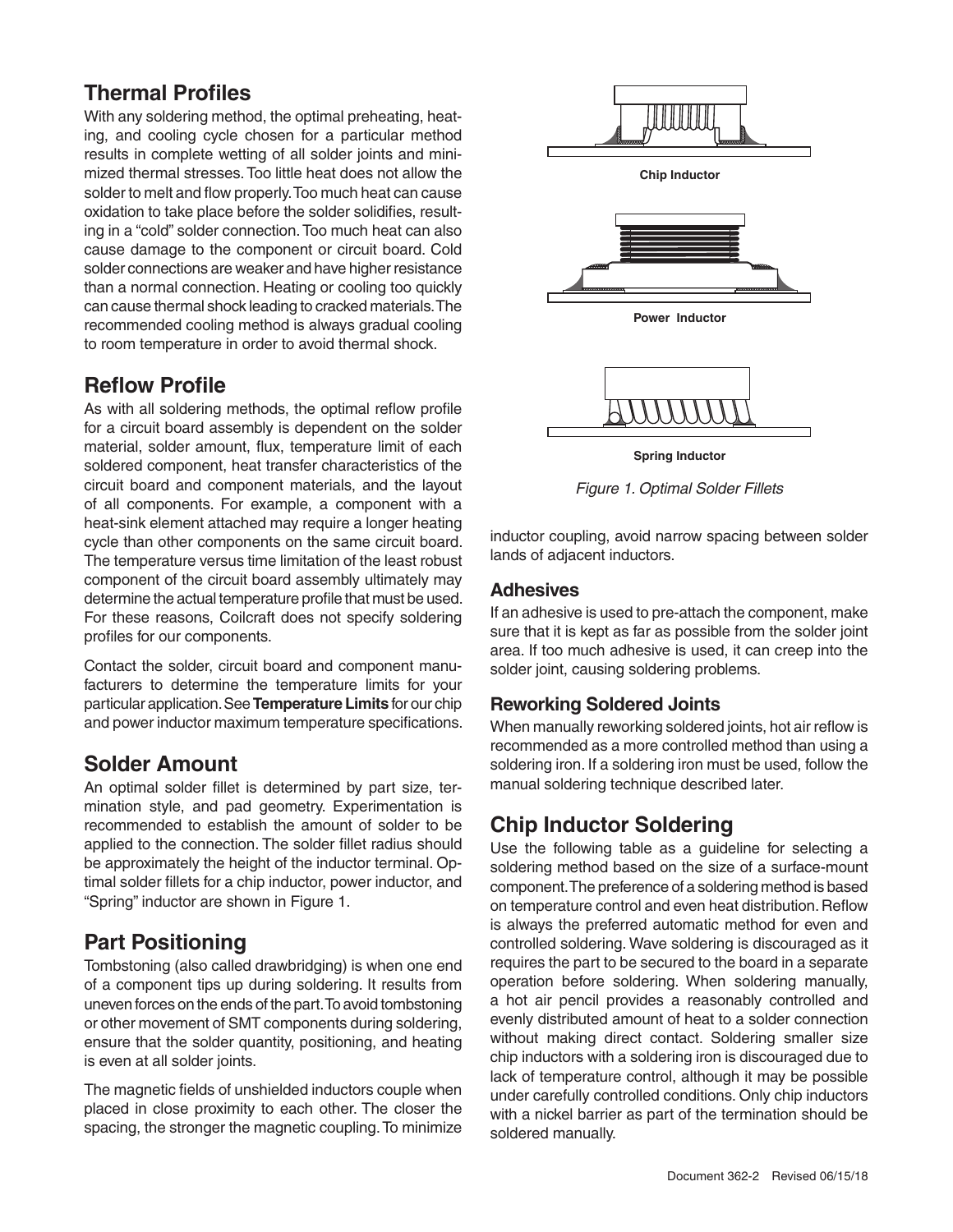|             | <b>Soldering Method</b> |      |                |                  |
|-------------|-------------------------|------|----------------|------------------|
|             | <b>Automatic</b>        |      | <b>Manual</b>  |                  |
|             |                         |      | <b>Hot Air</b> | <b>Soldering</b> |
| <b>Size</b> | <b>Reflow</b>           | Wave | <b>Pencil</b>  | Iron             |
| 0201        | P                       | A    | P              | A                |
| 0302        | Р                       | A    | Р              | A                |
| 0402        | P                       | A    | P              | A                |
| 0603        | Ρ                       | A    | P              | O                |
| 0805        | P                       | A    | P              | റ                |
| 1008        | P                       | A    | P              | റ                |
| 1206        | P                       | A    | P              | ∩                |
| 1812        | P                       | А    | P              |                  |

Key:  $P = Preferred$ ;  $O = Optional$ ;  $A = Avoid$ 

#### **Temperature Limits**

Our chip inductors meet the following resistance to soldering heat condition: Three reflows at >217°C for 90 seconds  $(+260^{\circ}$ C  $\pm 5^{\circ}$ C for 20–40 seconds), allowing parts to cool to room temperature between.

### **Power Inductor Soldering**

The same logic for choosing a chip inductor soldering method can be applied to power inductor soldering. Reflow is the preferred method for SMT components. Other methods are possible, but typically do not offer process controls comparable to reflow methods.

#### **Temperature Limits**

Our power inductors meet the following resistance to soldering heat condition: Three reflows at >217°C for 90 seconds (+260°C ±5°C for 20–40 seconds), allowing parts to cool to room temperature between.

### **Manual (Hand) Soldering Technique**

While the amount of solder, and the amount and duration of heat to be applied are application-specific, the following general hand-soldering guidelines will lead to consistent and reliable solder connections. A hot air pencil is preferred for even heat application and control, however, the following technique applies to hand-soldering of surface-mount or thru-hole electronic components using rosin-core solder and a soldering iron.

#### **Preparation**

Before beginning the soldering process, identify the solder composition and flux type (if you're not using rosin core solder). The solder type dictates the appropriate temperature of the soldering iron tip. Use small diameter wire solder for soldering small SMT components.

Before heating the soldering iron, select an appropriate size tip. Use a smaller tip for fine work and a larger tip for larger connections. Clean the tip of any contamination or oxidation. Try not to scratch the tip surface, as scratches cause the tip to lose heat too quickly. Place a sponge, soaked in cold water, nearby for frequent tip cleaning between soldering operations.

Clean the electronic component's contacts/leads and the circuit board pads of any contamination or residue.

#### **Soldering Iron Temperature**

The optimum temperature setting is the lowest one that allows the solder to melt completely and flow into the solder connection.

A temperature-controlled soldering iron is recommended, especially for fine wire applications. Check the solder manufacturer's temperature recommendations for the specific solder type. The solder manufacturer may only provide the melting temperature range, so you may have to experiment to determine the appropriate soldering iron tip temperature.

#### **Place the Component**

Center the electronic component on the circuit board mounting pads. For thru-hole components, feed the leads through the holes and bend the end of the lead over to hold it in place.

### **Tin Soldering Iron Tip**

Apply a small amount of solder to the heated soldering iron tip. This aids in conducting heat to the solder connection and prevents the tip from overheating. A clean, tinned soldering iron tip appears shiny. An overheated or burnt tip appears brown or black. Water soluble flux tends to wick up and away from the soldering iron tip, causing it to overheat. No-clean solders contain less flux, and may require more frequent tinning of the tip.

Pre-tinning the component leads/contacts and the circuit board pads can also improve the solderability of the connection.

#### **Heat the Connection**

If you are using a separate flux, apply a small amount to the connection area.

Apply the soldering iron tip to the opposite side of the connection to where the solder is applied. Hold the tip of the soldering iron for a few seconds against the connection so that it touches the component lead/contact and the circuit board pad. For larger connections, more heating time may be required.

#### **Apply the Solder**

Touch the end of the solder wire to the heated connection on the side opposite of the soldering iron tip. Allow the solder to flow into the connection. If the heating is sufficient, the solder spreads out into the connection and wicks up